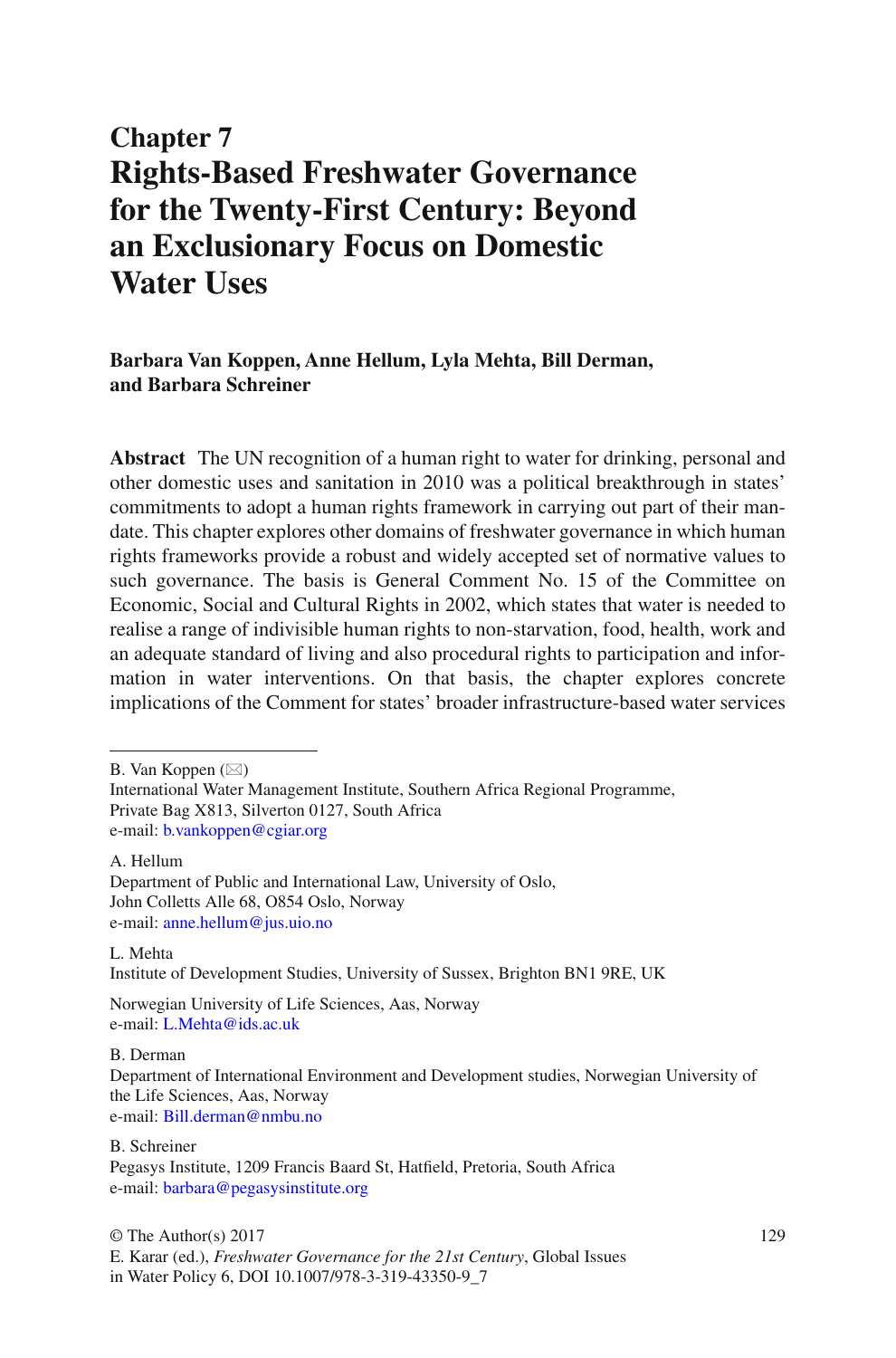implied in the recognised need to access to infrastructure, rights to non-discrimination in public service delivery and respect of people's own prioritisation. This implies a right to water for livelihoods with core minimum service levels for water to homesteads that meet both domestic and small-scale productive uses, so at least 50–100 l per capita per day. Turning to the state's mandates and authority in allocating water resources, the chapter identifies three forms of unfair treatment of smallscale users in current licence systems. As illustrated by the case of South Africa, the legal tool of "Priority General Authorisations" is proposed. This prioritises water allocation to small-scale water users while targeting and enforcing regulatory licences to the few high-impact users.

 **Keywords** Human rights • Freshwater governance • Socioeconomic rights • Multiple-use water services • Water allocation • Licence systems

### **7.1 Introduction**

 In 2010, the United Nations (UN) General Assembly and the UN Human Rights Council adopted two resolutions that affirmed the recognition of the right to water for drinking, personal and other domestic uses and sanitation as a justiciable and enforceable human right derived from the right to an adequate standard of living (A/ RES/64/292 in UN 2010a; and A/HRC/RES/15/9 in UN 2010b). The far-reaching, legally binding implication was that it obliged states as duty bearers to ensure that every citizen has affordable access to water infrastructure services for drinking, personal and other domestic uses and sanitation. This political commitment was a breakthrough in linking water development and management with international human rights frameworks and national rights-based constitutions. The narrow focus on safe drinking water, personal and other domestic uses and sanitation represents a political *priority* that does not fully correspond to the right to an adequate living standard, which includes water as a part of the right to food. Some governments, for example, of South Africa and India, have enacted rights-based water laws that make *prioritisation* of domestic water uses and sanitation mandatory. Many national and international human rights institutions; public water, sanitation and hygiene organisations; and civil society organisations also *prioritise* its realisation (UNICEF and WHO [2015](#page-13-0); WaterLex [2014](#page-14-0)).

 However, this prioritisation does not exclude similar rights-based prioritisation in other domains of water development and management, on the contrary. The premise of this chapter is that international human rights instruments and constitutional rights are a highly appropriate, if not the only, normative yardstick for states in the twenty-first century to fulfil their duty and authority in freshwater governance in the broadest sense. This premise is not unique to the water sector. Human rights have been mainstreamed in the UN's development planning since 1997. In 2003, the UN produced a statement of Common Understanding on Human Rights-Based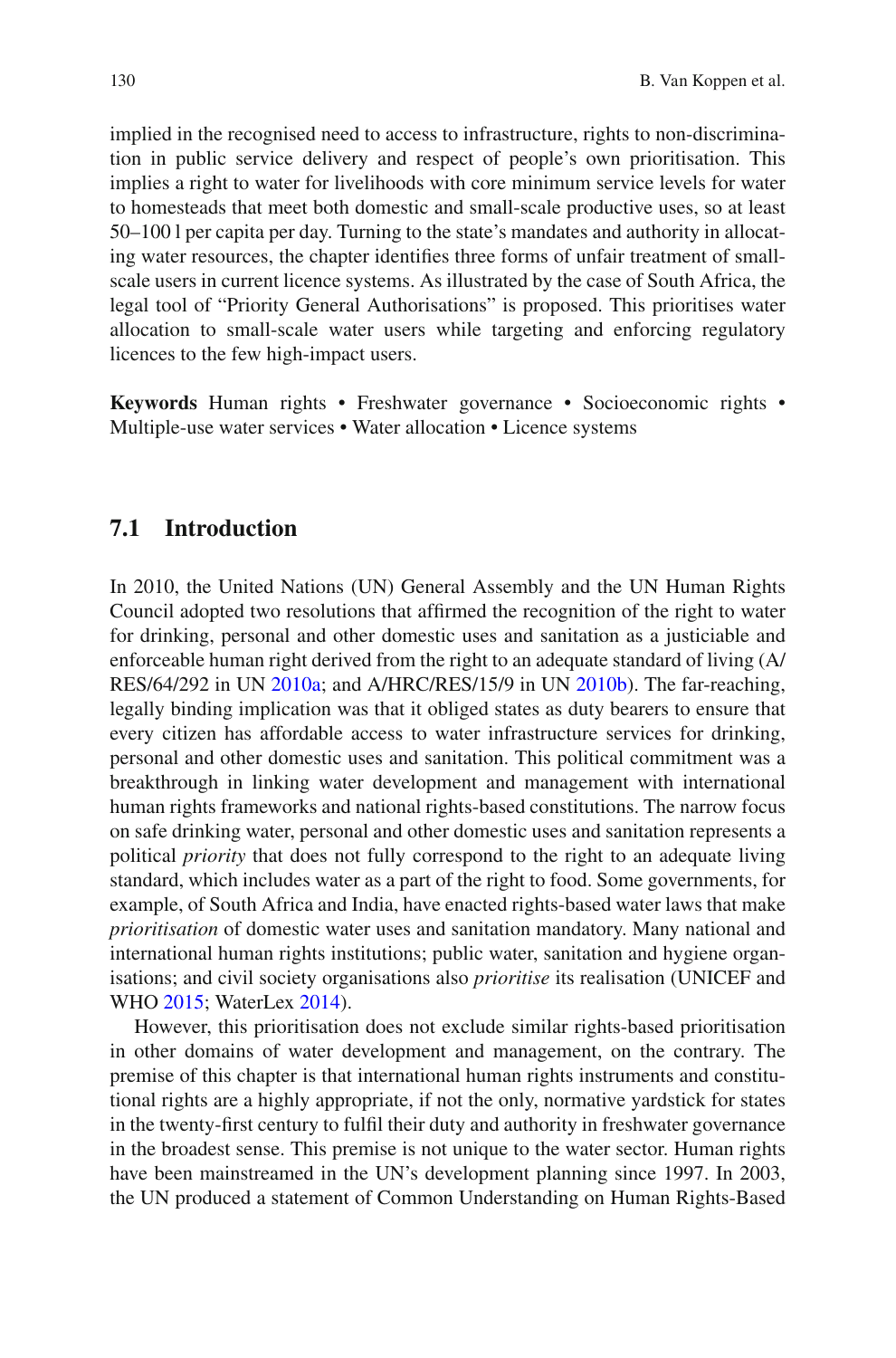Approaches to Development Cooperation, and in 2009, the 19 organisations of the United Nations Development Group established the Human Rights Mainstreaming Mechanism (Baillat et al. [2013 \)](#page-12-0). Human rights also inspire citizens and states, as in Tanzania, Kenya, South Africa and Zimbabwe, to adopt new rights-based constitutions to shed the legal legacy of their colonial predecessors. As also reflected in the UN Sustainable Development Goals (SDGs), a global consensus is emerging on human values embodied in human and constitutional rights. This is undoubtedly the world's most influential normative value system and yardstick to steer global and national state interventions. These trends also provide fertile ground for rightsbased freshwater governance in the broad sense, including, but not limited to, a priority for water for drinking, personal and other domestic uses and sanitation alone.

 In the water sector, a growing number of human rights institutions, civil society organisations and researchers have conceptualised rights-based freshwater governance and have invoked human rights frameworks in action and litigation. For example, a call for wastewater management supported the realisation of the right to sanitation. Various national and global human rights institutions, especially in Latin America, exposed major water pollution and damage by mines and exclusion from any voluntary, informed and prior consent as violation of the human right to a clean environment (WaterLex [2014](#page-14-0)). In other cases, rights to a clean environment are invoked to justify a quantitative reservation of "environmental flows". New issues have been raised pertaining to the duty of the state to ensure flood protection and prevent soil erosion (WaterLex 2014).

 The past two decades have also seen a strong global move towards participation, transparency, accountability and access to information or "free, prior and informed consent". In some cases of large-scale investments in dams, for example, in Latin America, human rights to participation are invoked. However, others, such as the global Water Integrity Network, aim at transparency, accountability and participation in the water sector and combating corruption as values on their own, and reference to human rights is rare. A case that is raised as a human rights issue with far-reaching implications regards the nature of private water services providers' obligations relating to disclosure of environmental information (WaterLex [2014](#page-14-0) ).

 Duties of the state to realise constitutional rights and international human rights that it ratified also hold for two other core mandates of the state in freshwater governance. One is public infrastructure-based service provision for productive water uses, including agriculture, mining and industries. Water volumes used for productive purposes are much higher than for domestic uses; the latter represent at the most two to three percent of total water volumes used. The state is also the primary regulatory authority, not only with responsibilities to safeguard water quality as mentioned, but also responsible for the allocation of water quantities, often as the statutory custodian of the nation's water resources.

 The importance of rights-based approaches in these two core tasks of states is increasingly recognised. The Water Governance Facility of the United Nations Development Programme at Stockholm International Water Institute (WGF [2012](#page-14-0) ) emphasised precisely these domains: "Human Rights Based Approaches can be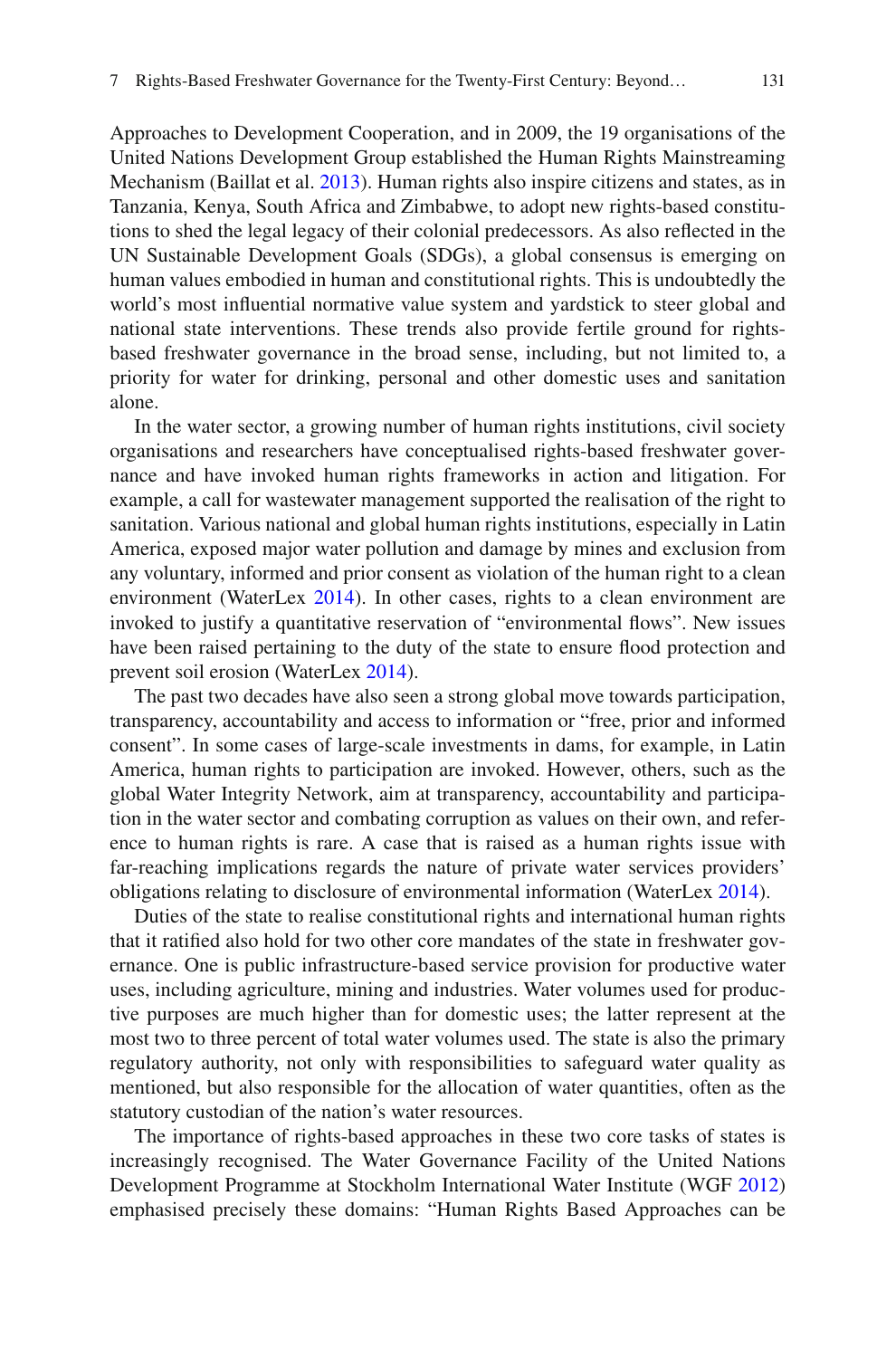very useful to advance equity aspects of distribution of water rights and nondiscrimination of water resources management and allocation" (WGF 2012: 5). "The international human rights framework can help to set development priorities and provide a way to address conflicting rights and interests that is transparent and emphasises redress when rights are violated" (WGF 2012: 12). Rights-based approaches fill a major gap in the dominant discourse of Integrated Water Resource Management (IWRM), as "In practice IWRM has to a large degree neglected to directly address social equity issues and Human Rights Based Approaches can be seen as a methodology to strengthen such work" (WGF 2012: 13).

 The High Level Panel of Experts on Food Security and Nutrition in their report on Water for Food Security and Nutrition examined the interlinkages between food security, water and nutrition in relation to the right to food and the current right to water for personal and domestic uses. One of the key recommendations is "Promoting a rights-based approach to water for food security and nutrition" (HLPE [2015 :](#page-12-0) 108).

 Scholars started exploring concrete implications of rights-based approaches for women, the poor and other marginalised groups. Hellum et al. (2015) invoked the right to non-discrimination in the Convention of the Elimination of All Forms of Discrimination against Women. Recognising the indivisibility of rights and the importance of both domestic and productive uses of water for multifaceted wellbeing, they made the case for a gender-equal right to water for livelihoods (Hellum et al. 2015).

 In the remainder of this chapter, we will further examine concrete implications of closing the current gap between the state as duty bearer of human rights and the state as infrastructure-based water provider for both domestic and productive uses and as regulator in allocating water resources. The focus is on the most marginalised women and men in low- and middle-income countries, whose human rights to water are most severely violated. In the following, we first go back to the first milestone in connecting human rights and water management. This is the legal opinion on the human right to water by the Committee on Economic, Social and Cultural Rights (CESCR), in its General Comment No. 15 of 2002 (UN CESCR [2003](#page-13-0)). This Comment prioritised water for drinking and other domestic uses and underpinned the Resolutions in 2010. However, as we will see in the next section, this Comment also clearly identified prioritisation in other dimensions of freshwater governance, in particular in infrastructure development and water allocation.

 Section [7.3](#page-5-0) discusses rights-based approaches for the core function of the state of promoting infrastructure development, partly by own public investments in infrastructure and partly by promoting others to invest. Section [7.4](#page-8-0) examines rightsbased state regulation in the quantitative allocation of water resources, as illustrated by experiences in South Africa. Section [7.5](#page-11-0) draws conclusions.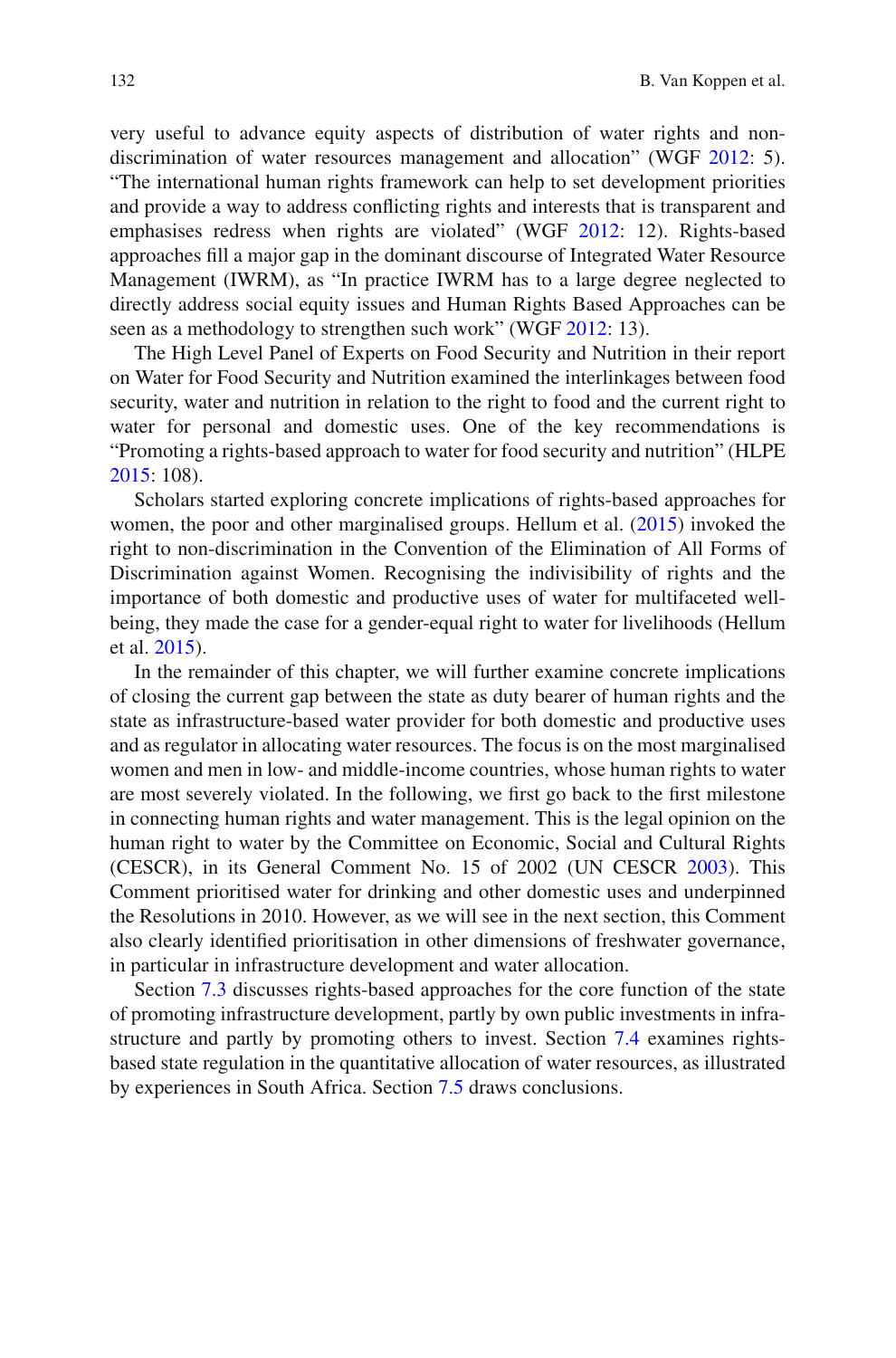## **7.2 Broader Prioritisation in CESCR General Comment No. 15**

 Unlike the right to food, the right to water was not explicitly acknowledged in the 1948 Universal Declaration of Human Rights. Water was only indirectly referred to as derived from the right to life and dignity. Explicit but very brief references to a right to water were made in the Convention on the Elimination of All Forms of Discrimination against Women (UN [1979 \)](#page-13-0) and the Convention on the Rights of the Child (UN [1990](#page-13-0)). The process of recognition of the right to water thus evolved much later than the right to food (Mehta [2014](#page-12-0); Hellum et al. 2015).

 On November 27, 2002, the United Nations Committee on Economic, Social and Cultural Rights adopted the General Comment No. 15 on the Right to Water, elaborating the norms and definitions of the human right to water.<sup>1</sup> The Committee articulated both substantive and procedural aspects of a human right to water (UN CESCR [2003 \)](#page-13-0). It highlighted the many ways in which a right to water is derived from and contributes to realising other socioeconomic rights, referring to the Vienna Declaration (UN [1993](#page-13-0) ) that states: "All human rights are universal, indivisible and interdependent and interrelated. The international community must treat human rights globally in a fair and equal manner, on the same footing, and with the same emphasis".

 While emphasising a priority for water provision for personal and domestic uses, the Comment recognises that priorities *also* and simultaneously include water to prevent starvation and meet "core obligations" in general. Sanitation is also mentioned:

 Water is required for a range of different purposes, besides personal and domestic uses, to realize many of the Covenant rights. For instance, water is necessary to produce food (right to adequate food) and ensure environmental hygiene (right to health). Water is essential for securing livelihoods (right to gain a living by work) and enjoying certain cultural practices (right to take part in cultural life). Nevertheless, priority in the allocation of water must be given to the right to water for personal and domestic uses. Priority should also be given to the water resources required to prevent starvation and disease, as well as water required to meet the core obligations of each of the Covenant rights. (General Comment No. 15 para 6)

 General Comment No. 15 further explicitly refers to farming and livelihoods and the need for infrastructure to realise access to water:

 People should not be deprived of their means of subsistence. States should ensure adequate access to water for subsistence farming and for securing the livelihoods of indigenous peoples. This also entails that disadvantaged and marginalized farmers, including women farmers, have equitable access to water and water management systems, including sustainable rain harvesting and irrigation technology. (General Comment No. 15 para 7)

<sup>&</sup>lt;sup>1</sup>General Comment No. 15, The right to water (arts. 11 and 12 of the International Covenant on Economic, Social and Cultural Rights – ICESCR), U.N. Doc. E/C.12/2002/11 (Twenty-ninth session, 2002). The Committee on Economic, Social and Cultural Rights (CESCR) monitors the implementation of the International Covenant on Social, Economic and Cultural Rights (UN [1966 \)](#page-13-0). General comments are interpretations of the contents of rights included in the ICESCR by the Committee. The Committee stressed the State's legal responsibility in fulfilling the right and defined water as a social and cultural good and not solely an economic commodity.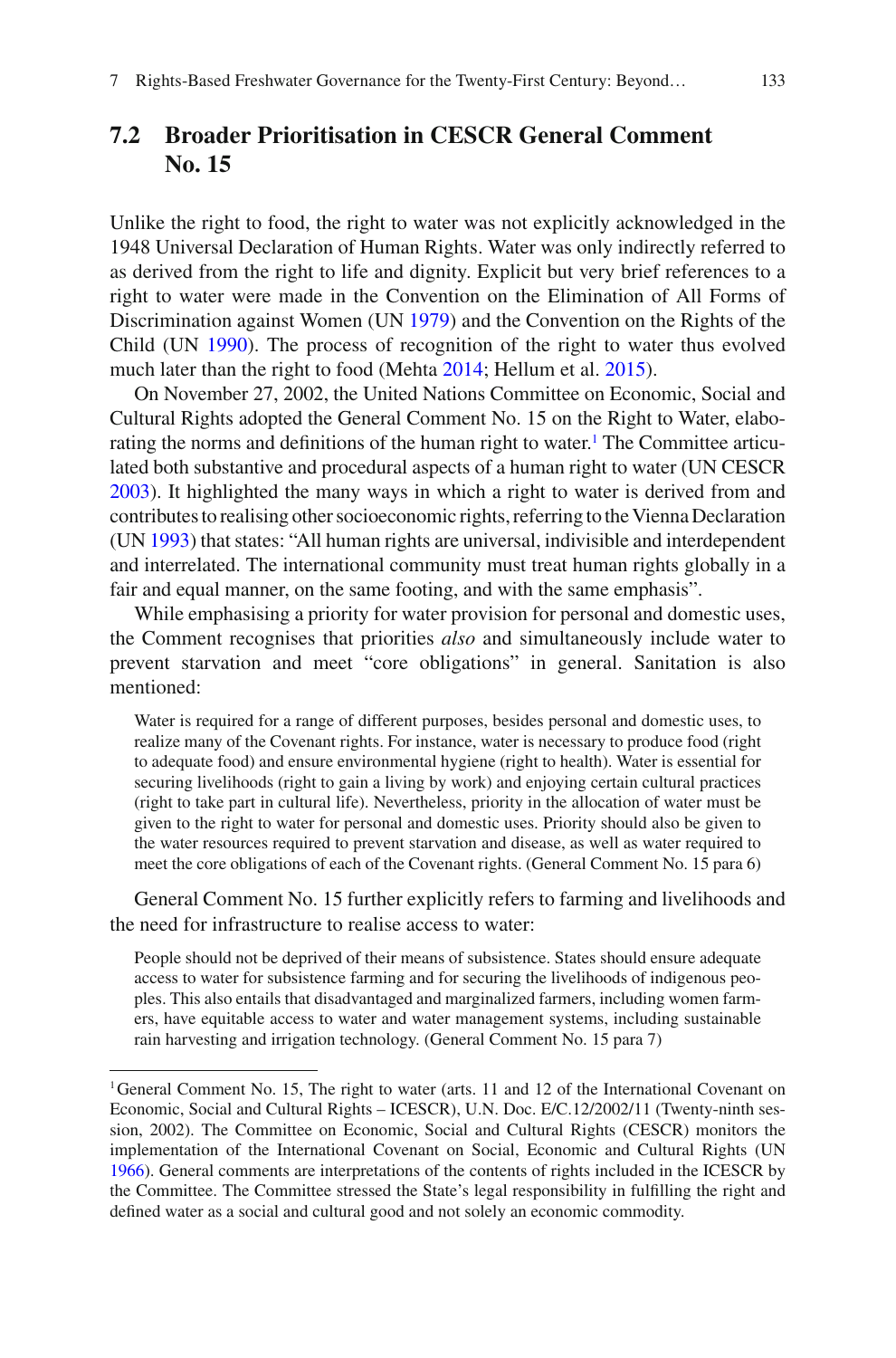<span id="page-5-0"></span> Referring to the general right to non-discrimination, "the right of access to water and water facilities and services should be ensured on a non-discriminatory basis, especially for disadvantaged or marginalized groups" (General Comment No. 15 para 8).

The Comment also includes procedural rights:

 The right of individuals and groups to participate in decision-making processes that may affect their exercise of the right to water must be an integral part of any policy, programme or strategy concerning water. Individuals and groups should be given full and equal access to information concerning water, water services and the environment, held by public authorities or third parties. (General Comment No. 15 para 48)

 Impacts from state and non-state actors' actions are included in these procedural rights:

 Before any action that interferes with an individual's right to water is carried out by the State party, or by any other third party, the relevant authorities must ensure that such actions are performed in a manner warranted by law, compatible with the Covenant, and that comprises: (a) opportunity for genuine consultation with those affected; (b) timely and full disclosure of information on the proposed measures; (c) reasonable notice of proposed actions; (d) legal recourse and remedies for those affected; and (e) legal assistance for obtaining legal remedies. (General Comment No. 15 para 25)

 As mentioned, the prioritisation for domestic water uses in General Comment No. 15 was the basis for the breakthrough in rights-based approaches to water development and management in 2010. In the next section, we explore the implications of General Comment No. 15 for prioritisation in infrastructure development for productive and multiple water uses.

### **7.3 Rights-Based Water Services for Productive and Multiple Water Uses**

 Infrastructure development is society's primary way to ensure that water of the right quality and quantity is available at the right time at the right site for human use or to protect against flooding and too much water. Storage infrastructure increases the quantities of water resources available for human use year-round, so as to "increase the pie" of available water. Water "infrastructure" is broad; it ranges from buckets or micro-basins to capture run-off for plant roots to large-scale dams. The state plays a crucial role in infrastructure development by investing in construction, operation and maintenance or by enabling and capacitating people to invest themselves in technologies for self-supply, for example, by training or supporting water technology supply chains and dissemination of, for example, affordable pumps and energy.

 A human right to state-promoted infrastructure services for productive water uses to realise the right to non-starvation, food, work and an adequate standard of living can be derived from at least three aspects of General Comment No. 15. The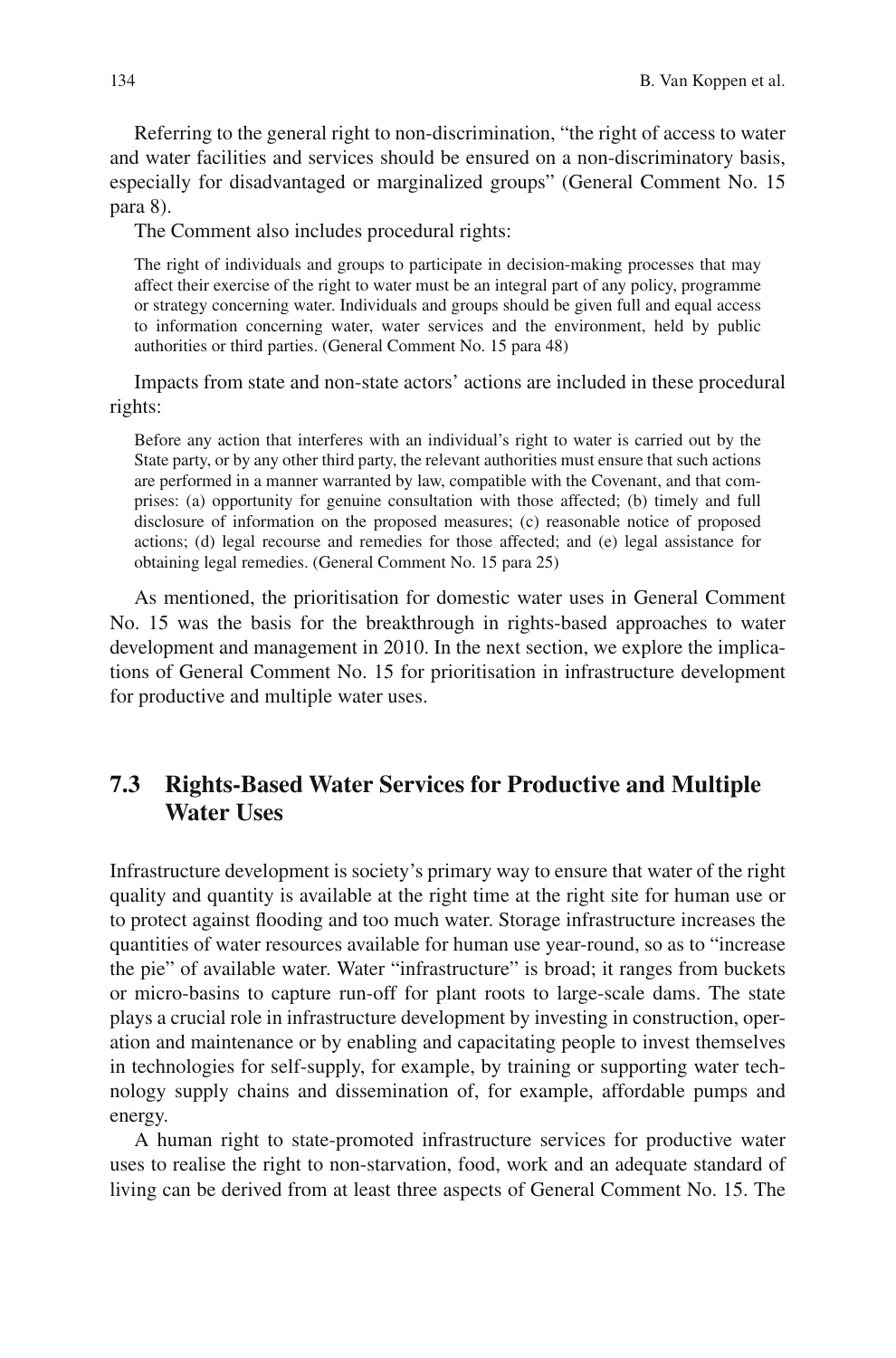first aspect is the Comment's acknowledgement that irrigation and water-harvesting technologies (or more broadly, agricultural water management technologies) are needed and, hence, that the state is a duty bearer in respecting, protecting and fulfilling this need, in the same way as the state already commits to the current human right to water for personal and domestic uses.

 The second aspect, namely, the reference in the General Comment to equitable access and non-discrimination in state subsidies in public irrigation schemes and other projects, raises pertinent new questions about the beneficiaries of public investments in water infrastructure. The water, sanitation and hygiene subsector measures the performance of its services in terms of people reached with those services. In contrast, people are largely invisible in the productive water subsectors. For example, irrigation performance indicators are about sizes of irrigated land, kilometres of canals and perhaps performance and users' satisfaction about water service delivery, crop yields and potential aggregate incomes. Numbers of farmers, let alone their gender or class, are lacking in routine monitoring. At best, assumptions about beneficiaries can be made on the basis of the affordability of technology: bucket irrigation is likely to benefit the poorest.

 More broadly as well, the terminologies for productive water uses are monolithic, abstract, aggregate "sectors", such as "the" irrigation, hydropower, mining or municipal water sectors. Major intra-sectoral differences between, for example, small-scale subsistence farmers and large-scale agribusiness are too often overlooked. Connecting two or three sectors into a "nexus" confirms this people-blind discourse. This persistent single-water use and sector-based discourse hides inequalities, depoliticises priority setting and is a strong obstacle for any people-centred approach, including human rights-based approaches. Benefits of irrigation schemes depend on irrigated area, so people with more land benefit more from "irrigation" investments. Or as illustrated in South Africa, it is true that the government is progressively working towards non-discrimination in access to public funding and payment for municipal and irrigation water services by those who can pay. However, a sector-based language continues to hide how the "haves" who benefitted from large public investments in sophisticated infrastructure by the apartheid state are still the main beneficiaries of state subsidies to operate and maintain these bulk water supplies. Insight into the distribution of benefits of public sector-based fund allocation and the grounds for this distribution is likely to reveal unfair discrimination.

 Hidden in these sectors, poor women's and men's water needs for productive uses to meet the human right to food and an adequate standard of living and cultural uses and to prevent starvation are mostly ignored. Yet, without alternative livelihood strategies, poor people tend to have more diversified and climate-dependent livelihoods than anyone else and, hence, depend more than anyone else on secure access to water for a range of productive uses in livestock, cropping, horticulture, fisheries, tree growing, crafts and small-scale enterprise.

 The third aspect of General Comment No. 15 that underpins a right to water infrastructure services for productive uses is the right to participation. In addition to ensuring participatory procedures, participation also concerns respecting, protecting and fulfilling poor people's own priorities for domestic *and* a range of productive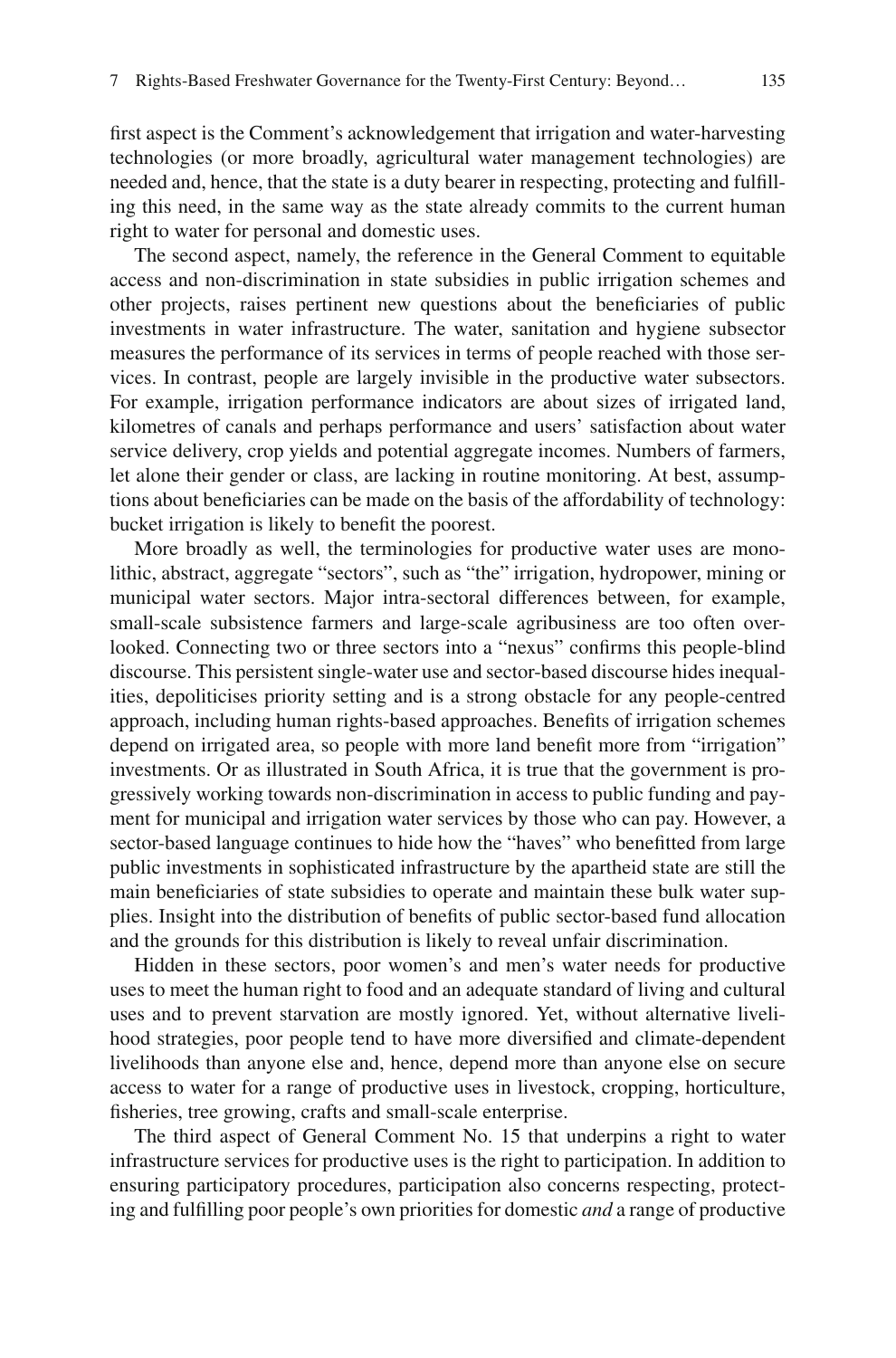uses. These priorities for multiple uses are overlooked in the single-use sectoral approaches of the compartmentalised water sector, in which infrastructure is designed for one single use, either irrigation, or domestic uses, or livestock. Such infrastructure designed by public planners for single uses is in reality and invariably turned into multipurpose infrastructure (Van Koppen et al. 2009, [2014a](#page-13-0)).

 "Domestic" water supplies are used for a range of productive uses, which help meeting basic food supplies and income generation (Moriarty et al. [2004 \)](#page-12-0). For example, Hall et al. (2013) found that even at consumption levels of 20 l per capita per day, half of the households used these quantities for domestic *and* productive uses. In mountainous areas with free gravity energy in Colombia, the proportion of households using pipes for multiple uses is 82–98 % in three rural areas, but only just below 50% in two urban areas (Van Koppen et al. 2009). Pérez de Mendiguren Castresana (2004) found in a rural area in South Africa that the proportion of households using "domestic" supplies for productive uses was higher where the water supplies were more reliable. Similarly, irrigation schemes are used for multiple purposes as the rule, also by the landless and women who don't have access to irrigated land (Meinzen-Dick [1997](#page-12-0); Renault et al. [2013](#page-13-0)). Infrastructure exclusively for irrigation is the exception, for example, as groundwater pumping in distant fields.

 Instead of declaring such non-planned uses as "illegal" and trying to prevent these uses (typically in vain), these uses should be acknowledged as people's right to set their own priorities. Irrigation planners should certainly respect people's priority for domestic uses. In genuine participatory water services, people's multiple water needs and priorities should be the starting point of planning and providing water services. Since the early 2000s, this approach of so-called Multiple Use Water Services (MUS) has been field tested across the world and is now applied in 22 countries (see [www.musgroup.net\)](http://www.musgroup.net/). Multipurpose infrastructure and locally driven combinations of multiple water sources also emerged spontaneously wherever the prioritisation of general development interventions was left to local players. This was the case in India's Mahatma Gandhi National Rural Employment Guarantee Scheme, which reaches 55 million people per year. This turned out to be the world's largest rural water supply programme (Verma et al. 2011). The development of multipurpose infrastructure, in which water is taken from multiple sources to meet multiple needs, is the way in which communities have been managing their water resources since time immemorial in a more cost-effective and environmentally friendly way than the public sector.

 One concrete implication of these aspects of General Comment No. 15 for infrastructure-based services is a new definition of the substantive core minimum human right to infrastructure-based water services. Currently, service levels for water supplies delivered near or at homesteads are 20–50 l per capita per day, supposedly to meet personal and domestic needs (and sanitation) only. This should be raised to 50–100 l per capita per day in order to *also* enable basic productive uses (Hall et al.  $2013$ ; Van Koppen et al.  $2014a$ ). Unlike irrigation development that tends to disproportionately favour those with more land, multiple-use water services to homesteads benefit everybody, including the land-poor and landless, childheaded households, the sick and disabled. Out of these quantities, three to five litres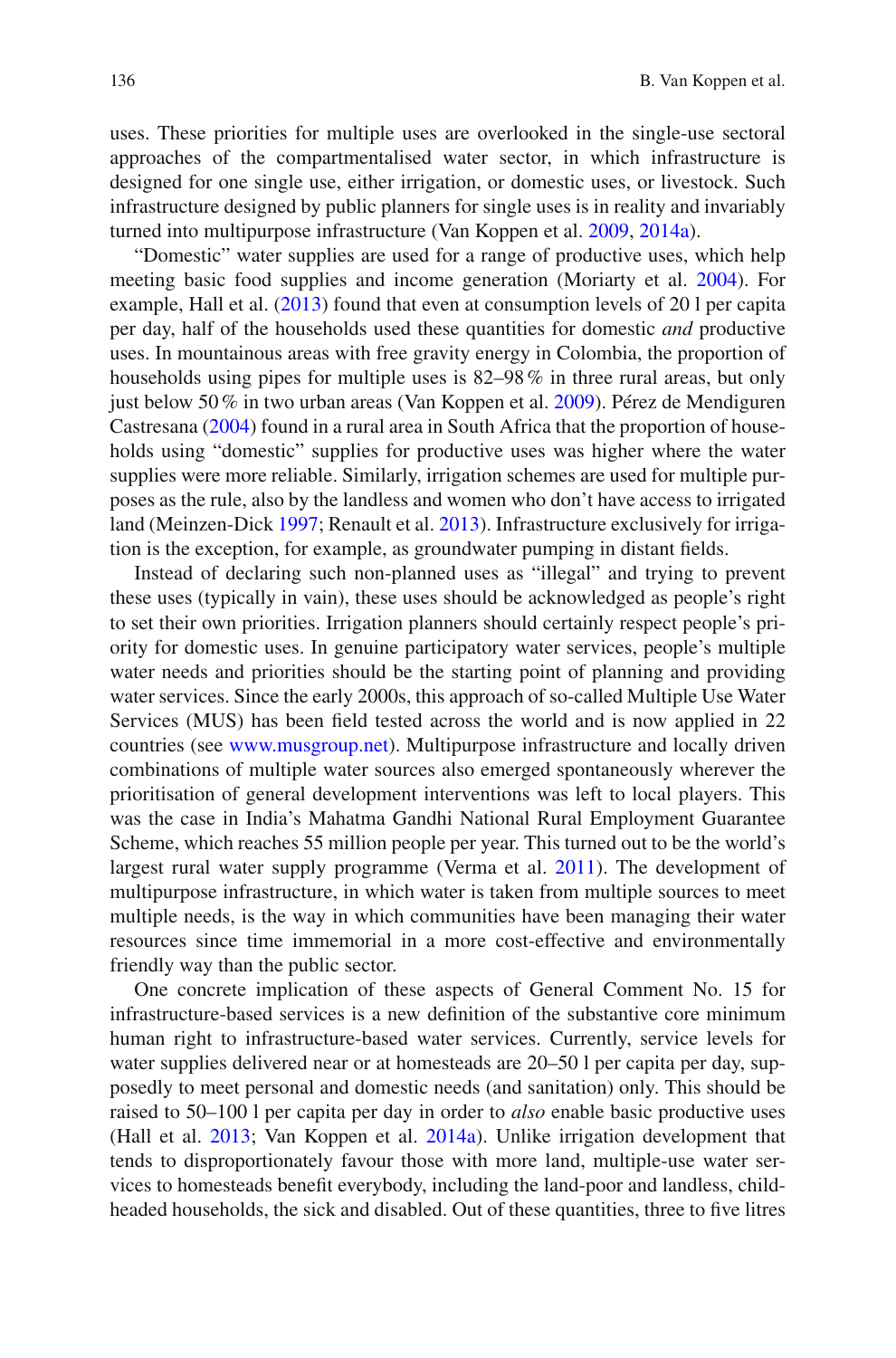<span id="page-8-0"></span>per capita per day should be safe for drinking and cooking, for example, through point-of-use water treatment as also recommended by health specialists. Insisting on the high drinking water quality standards for all other domestic water uses and productive water uses can be a wasteful expenditure.

#### **7.4 Rights-Based Water Allocation**

 With increasing competition for water, the role of the state in water allocation becomes increasingly important as well. This is also the case in the widespread land acquisitions and grabs that are typically accompanied by water grabs. The Special Rapporteur on the right to food has, in recent years, frequently commented on their  $impatch(s)$  on local people's food security (Franco et al. 2013). As a result of these challenges, there have been growing calls to elaborate a human rights perspective to land and to water that is more interconnected, more social justice oriented and more participatory and encompasses the use of water for production of food at the household level to meet the right to food (Franco et al. 2013).

 The case of South Africa highlights the challenges and potential rights-based solutions at stake. South Africa articulated a progressive rights-based constitution under its post-1994 dispensation, committing to sufficient access to water and food for all (RSA  $1996$ : section  $27$  (2)). It translated these rights into a rights-based Water Services Act (1997) prioritising access to water for domestic uses and sanitation for all. The South African Human Rights Commission proactively monitors the realisation of constitutional rights, including the right to water and sanitation (SAHRC [2014](#page-13-0)).

Moreover, the National Water Act (1998) (RSA 1998) also formally addresses the highly unequal distribution of water use as a result of the land and water grabs in the colonial era. Calculations show that  $1.2\%$  of the population uses 95% of the allocated water resources, leading to a Gini coefficient of 0.99 for rural areas (Cullis and Van Koppen 2008). The constitutional commitment to redress the inequities of the past is translated into the National Water Act as the legal possibility of a distributive water reform to reallocate water from the "haves" to the "have-nots". Under certain conditions those who have to give up a small share of their water allocations for that purpose are not compensated. The Act further enshrines legal instruments to allocate water resources, while also redressing inequities of the past. The periodic National Water Resource Strategy sets priorities. The administrative system to implement water allocation is the licence (or permit) system. The latter system is widely applied elsewhere in the world as well (Van Koppen et al. 2014b). The issuing and monitoring of licences are the government's main tool to *regulate* water users, for example, by rejecting an application for a licence altogether in overallocated areas or by setting caps on volumes used and reducing the period of a licence. Waste discharge conditions (the polluter pays) and payment for water resource management tasks (the user pays) are other conditions tied to licences. Obviously, such regulation to safeguard sufficient availability of water of the right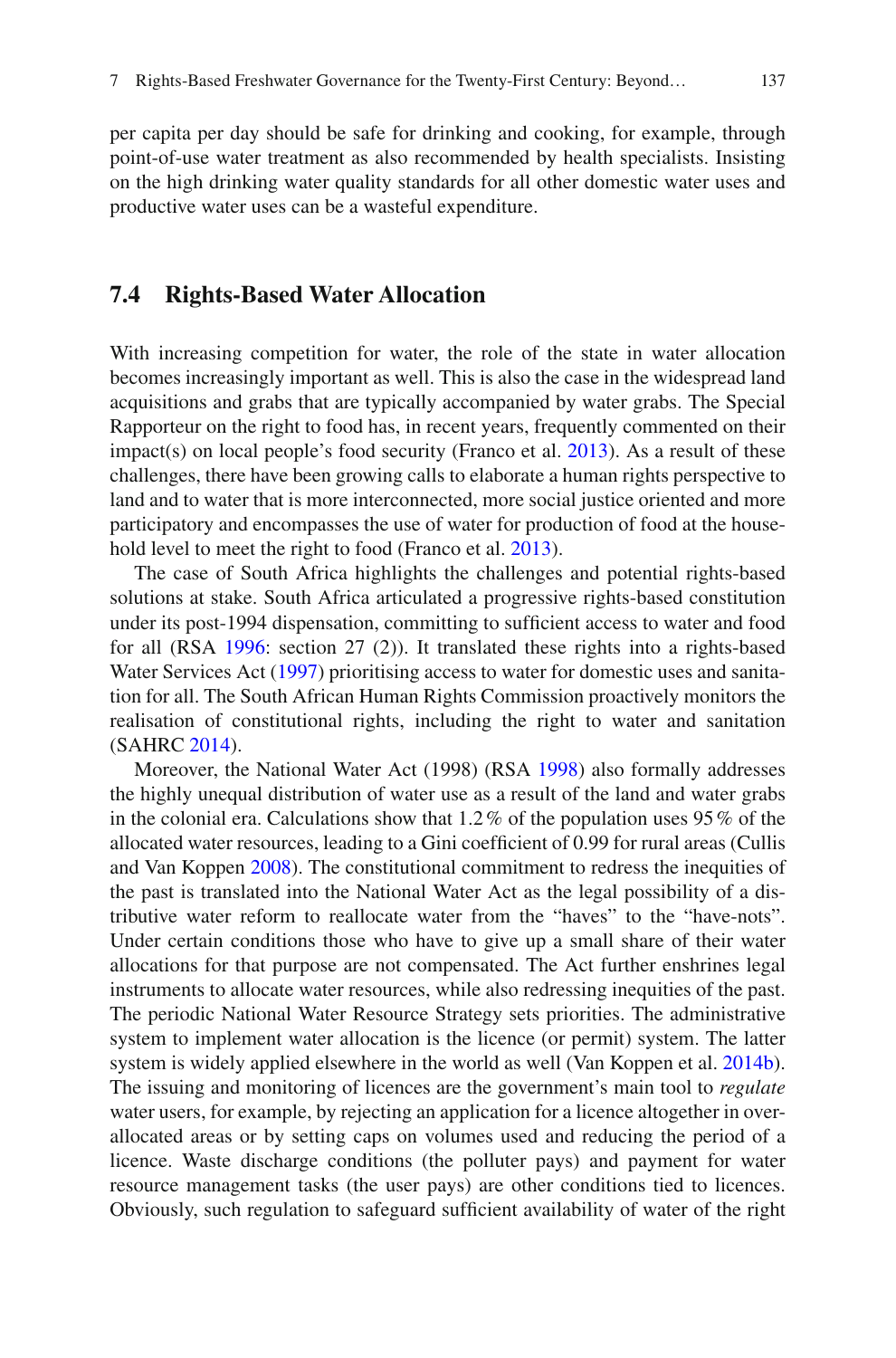quality is especially important for the marginalised, who are often hit hardest by others' overuse and pollution. So licences can be vital tools to implement rightsbased water allocation. However, as further discussed below, what is often ignored is that the licence system is also the only way to obtain formal entitlements to water.

 In 2008, this commitment to redress the inequities of the past was operationalised in a Water Allocation Reform. This sets as targets that 60 % of allocable water should be in black hands ("black" meaning Africans, Coloureds and Indians) by 2020, equally divided among women and men (DWAF [2008](#page-12-0) ). Moreover, the National Water Resource Strategy (2nd volume) (DWA 2013a) follows the main principle of General Comment No. 15 in *prioritising* water uses for poverty eradication and redress of inequities of the past as the third highest priority. The first priority is for the Reserve, which consists of a Human Basic Needs Reserve (which is currently set at 25 l per capita per day and amounts to just one percent of the mean annual run-off) and an Ecological Reserve (which is set at considerably higher volumes of about one fifth of the mean annual run-off). The second priority is for international obligations. Significantly, water use for poverty eradication and redress of inequities of the past has a *higher* priority than so-called strategic uses, which is mainly electricity generation and, lastly, water for general economic purposes that require licences.

 In spite of these progressive policies and regulations, the disappointing reality is that the distribution of all new water uses that were taken up after the promulgation of the National Water Act (1998) has remained as skewed as before. Out of the 4 284 water-use licences for new water uptake issued between 1998 and 2012, only 1 518 were for black individuals. Significantly, the total volumes allocated to them were very low: just 1.6 % of total water allocated through all licences (DWA [2013b](#page-12-0)). The percentage of women licence holders is probably less than  $10\%$ (Anderson, personal communication).

 While this perpetuation of inequalities is largely the result of a continued lack of access to water infrastructure and skewed land tenure, the policies, regulations and the Water Allocation Reform targets fail to be operationalised. Even worse, the main water allocation tool to operationalise redress, the licence system, is designed in such a way that it treats black women and men, the majority of whom are smalland microscale water users, unfairly (as in many licence systems elsewhere). There are three grounds why this treatment is unfair.

 First, while introducing the licence system, the National Water Act (1998) consolidated the racial discrimination of black people entrenched in past water rights regimes. The Act recognises Existing Lawful Uses that were lawful under the water laws preceding 1998 as continuing to be lawful until those rights are converted into licences (under a specific process of compulsory licensing in specific geographic areas with one or more water resources). Those former laws were a patchwork of legal arrangements, including riparian rights, access to normal and surplus flows, private groundwater rights, irrigation schedules determined by the irrigation boards, permits for commercial afforestation, permits in area-specific Government Water Control Areas (in both the white Republic of South Africa and former homelands) and very weak rights for Africans in former homelands, on white-owned farms or black townships. The homelands were declared as state land, so the water resources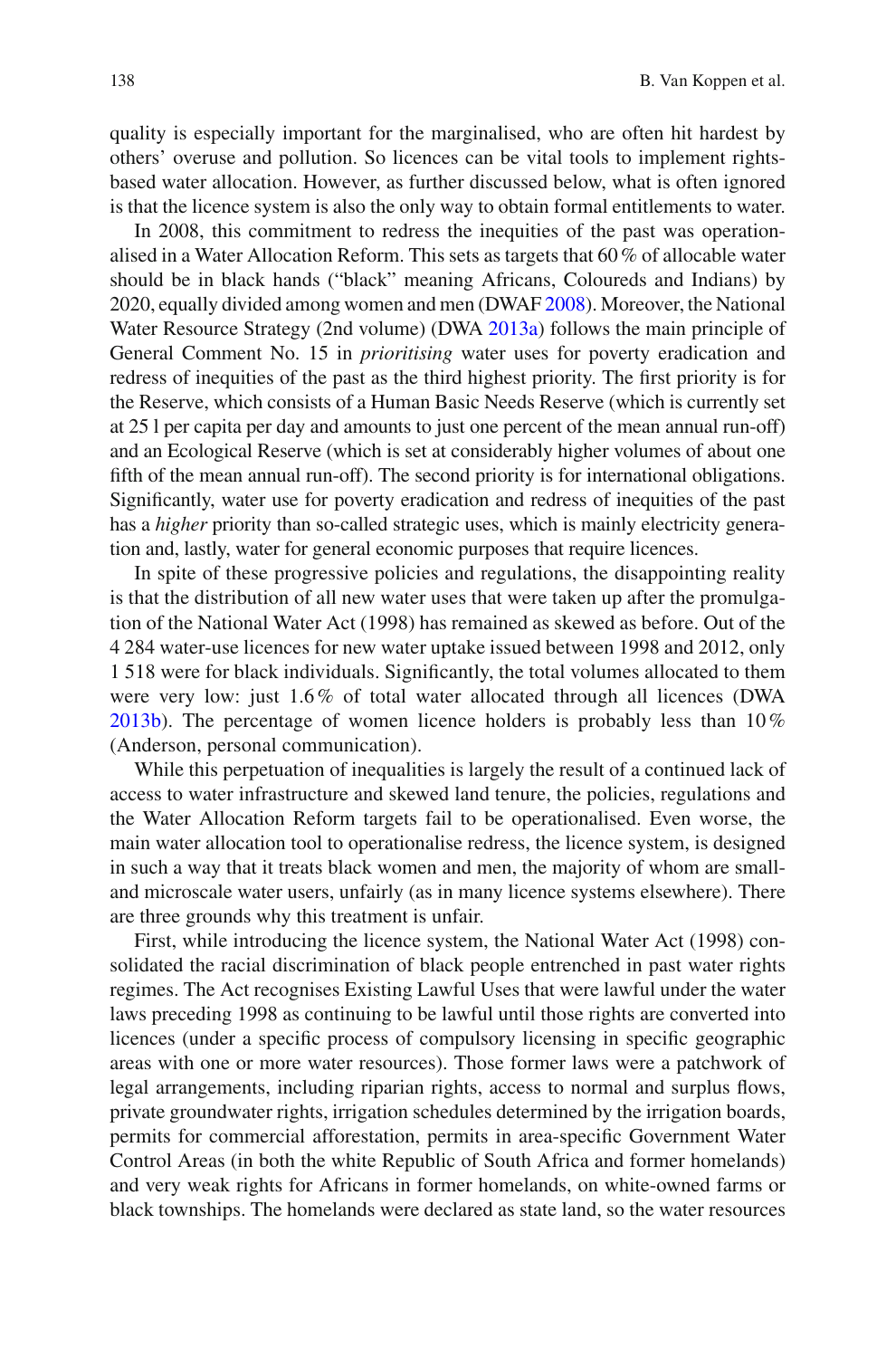were also owned by the colonial state. Formally, this right could be transferred to inhabitants of the homelands. However, in practice, this hardly ever happened. This was "justified" by referring to the bureaucracy: "Sometimes the problem was to determine which official of the State had to grant the necessary permission" (Thompson et al. 2001). In reality, in homelands and on white-owned farms and peri-urban settlements, living customary water rights regimes coexisted with the formal legislative regime. The recognition of the "Existing Lawful Uses" not only implied the acceptance of the highly skewed distribution of water uses but also consolidated the much weaker legal status of customary living laws in the former homelands, on large-scale farms and peri-urban settings. Where white men can, and do, refer to well-defined pre-1998 rights, black people cannot, not even to the much smaller quantities used.

 The second ground of unfair treatment of small-scale users regards the obligatory application for licences for the uptake of new water or the area-wide application of licensing by every water user under compulsory licensing. In this process, small-scale water users, the large majority of whom are black people, face disproportionate administrative costs for relatively small volumes of water. Even though procedures for small-scale users are less complex than for high-impact users, the efforts remain disproportionate. Moreover, through no fault of their own, the state is not even able to allocate its scarce human resources to reach out to all small-scale water users who typically live in remote areas with fewer transport and administrative facilities. Women are even more discriminated because licences are typically allocated in the name of the household head, which is assumed to be a man and only by default a woman.

 Micro-users are exempted from the obligation to apply for a licence. This is a third form of unfair treatment, because the legal status of exempted microscale water uses is second-class, as confirmed by the FAO  $(2004)$ :

The problem is that a person who seeks to benefit from such an entitlement cannot lawfully prevent anyone else from also using the resource even if that use affects his own prior use/ entitlement. Indeed the question arises as to whether or not they really amount to legal rights at all. (FAO [2004](#page-12-0))

 In line with both General Comment No. 15 and the National Water Resource Strategy (2nd volume), this unfair treatment can be ended by rights-based water allocation, which legally prioritises water uses that meet the constitution's socioeconomic rights to access to sufficient water and food, especially by (indigenous) black people (Van Koppen and Schreiner 2015). In South Africa, this can be operationalised through the Act's legal tool of so-called General Authorisations. These are exemptions to the obligation to apply for a licence for small-scale uses for specific groups or water sources, just above the exempted microscale uses (Anderson et al. [2007 \)](#page-12-0). By vesting a priority in such General Authorisation, the second-class legal status of exemptions shifts, in principle, to premium-class legal entitlement status in line with the high priority in the National Water Resource Strategy (2nd volume). The threshold above which water users need to apply for a licence and below which they are exempted could be set by realistically assessing the state's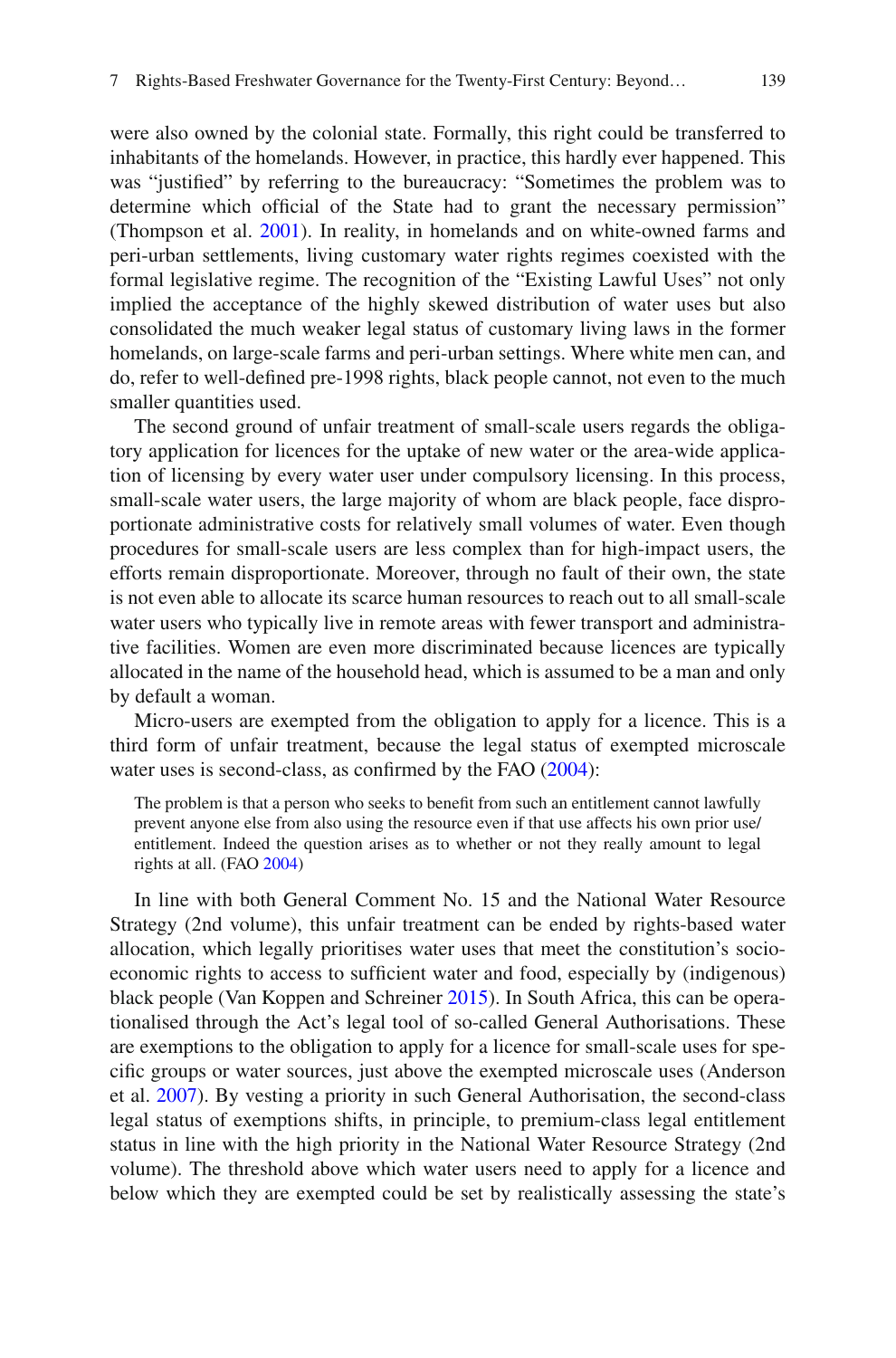<span id="page-11-0"></span>logistic capacity to issue and monitor licences of many small-scale users who, together, still hardly use any significant water volumes and the handful of highimpact users, such as mines and large-scale farmers. State capacity is low; till today, many of the high-impact users still get away without any licence, so without any state regulation of their water use and waste discharge. As custodian of the nation's water resources, the minister can issue such priority general authorisation with the stroke of a pen. However, this option is still being debated, even though such rightsbased priority entitlement to water does not oblige the state in any way to also provide the infrastructure.

### **7.5 Conclusion**

 In this chapter, we discussed how international human rights instruments in general and the CESCR General Comment No. 15 on the human right to water in particular provide a robust normative system that is well able to address end goals of human well-being across the key mandates of the water sector, namely, infrastructure development and water resource allocation. Moreover, the recognition of the indivisibility and interdependency of human rights applies exceptionally well to water resources. Water is key to many dimensions of human well-being and ill-being. Secure access to water is especially important for the agrarian livelihoods of the rural and peri-urban poor.

 While the recognition of a justiciable and enforceable right to water for drinking, personal and other domestic uses and sanitation has been an important milestone in closing the disconnection between the state as duty bearer for human rights and the state as investor in water infrastructure and regulator, we argued that this has only been a very partial interpretation of the underpinning General Comment No. 15 of the Committee on Economic, Social and Cultural Rights. The same Comment also indicates priorities in other freshwater governance domains to realise the substantive rights to livelihoods, food, health and an adequate standard of living. This has concrete implications for the state's infrastructure-based water services. Poor people's productive water needs should be fully recognised and met in a nondiscriminatory manner. The definition of a core minimum should not be assumed to be for domestic uses only, but should include water for small-scale productive uses at and around homesteads as well. This priority for multiple basic uses is already widespread practice, but often still seen as "illegal" by sectoral professionals who design single-use infrastructure. An inclusive people-driven planning process for infrastructure services will spontaneously identify such multiple priorities.

 A concrete implication of a rights-based approach to the state's authority and responsibility in water allocation is that water should be available for such basic uses to meet the right to food, health and an adequate standard of living. Priorities in allocation should safeguard such minimum volumes. This should not only be defined in policies and regulations, but also operationalised in the legal instruments to allocate water. Licence systems in particular should be redesigned to prioritise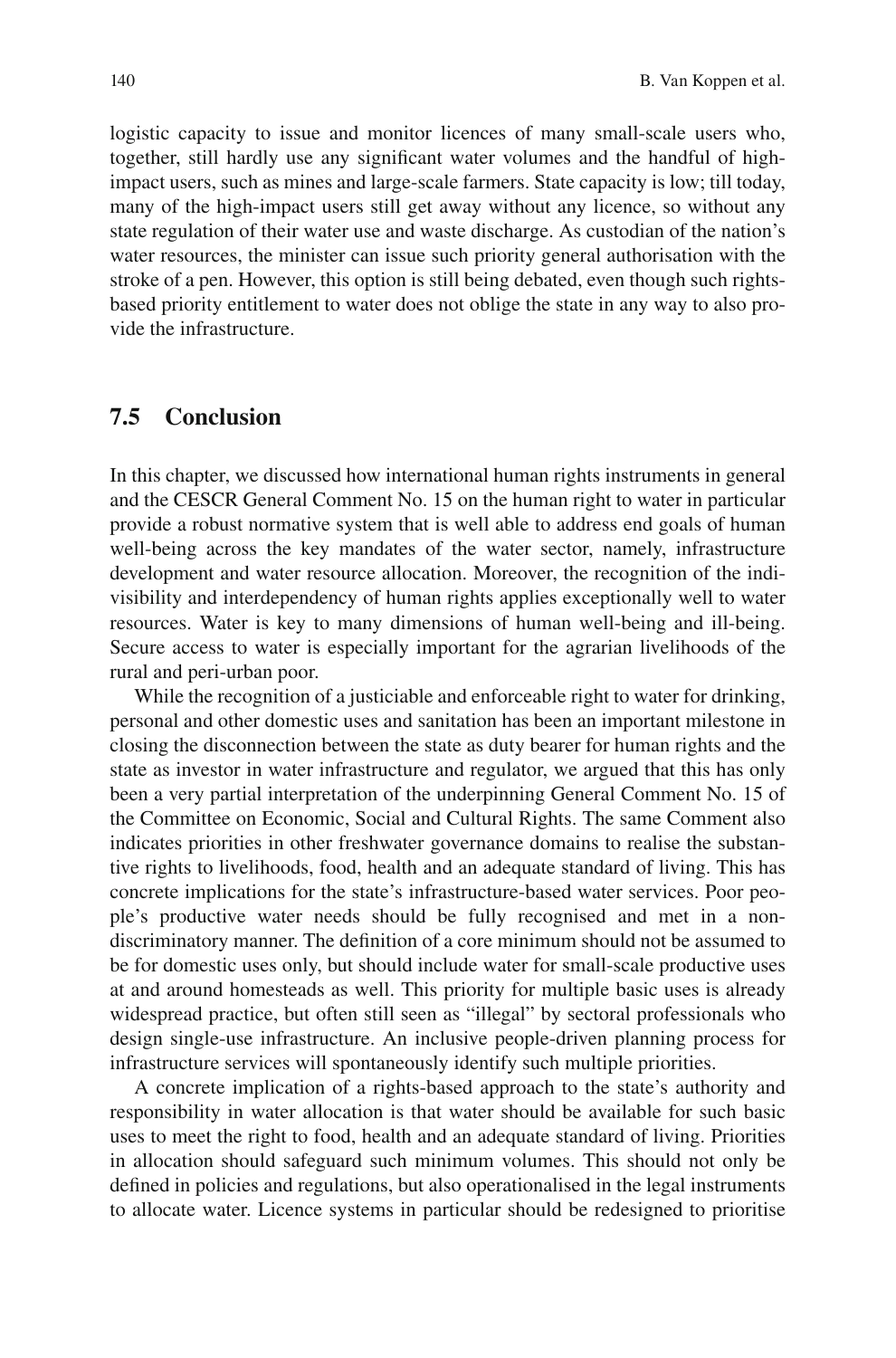<span id="page-12-0"></span>such uses, while targeting regulation and prioritising the state's resources to enforce compliance to the large-scale high-impact users who overuse and pollute water most severely.

The identification of these further implications of General Comment No. 15 underlines the chapter's premise that human rights frameworks provide the indispensable normative framework for twenty-first-century freshwater governance.

### **References**

- Anderson, A., Quibell, G., Cullis, J., & Ncapayi, N. (2007). General authorisations as a tool to promote water allocation reform in South Africa. *Law, Environment and Development Journal, 3* (2), 164–178.
- Baillat, A., Schmitz, T., & Szabó, M. (2013). *Towards a human rights based water governance: Challenges for the post 2015 thematic consultations on water* . WaterLex, Geneva, Switzerland. <http://www.waterlex.org/new/wp>
- Cullis, J., & Van Koppen, B. (2008). *Applying the Gini coefficient to measure the distribution of water use and benefits of water use in South Africa's provinces* (Unpublished report). Department of Water Affairs and Forestry and International Water Management Institute, Pretoria, South Africa.
- Department of Water Affairs (DWA), Republic of South Africa. (2013a). *National Water Resource Strategy* (2nd edn, Water for an Equitable and Sustainable Future). Pretoria: Department of Water Affairs.
- Department of Water Affairs (DWA), Republic of South Africa. (2013b). *Water allocation reform* . Portfolio Committee on Water and Environmental Affairs. PowerPoint presentation, 16 April 2013. [http://d2zmx6mlqh7g3a.cloudfront.net/cdn/farfuture/b24vv0q7YzDjaLQee34wk\\_VAU\\_](http://d2zmx6mlqh7g3a.cloudfront.net/cdn/farfuture/b24vv0q7YzDjaLQee34wk_VAU_uXpX1_3cq8Lf-w) [uXpX1\\_3cq8Lf-w](http://d2zmx6mlqh7g3a.cloudfront.net/cdn/farfuture/b24vv0q7YzDjaLQee34wk_VAU_uXpX1_3cq8Lf-w)
- Department of Water Affairs and Forestry, Republic of South Africa. (2008). *Water allocation reform strategy* . Pretoria: Chief Directorate Water Use, Department of Water Affairs and Forestry.
- FAO. (2004). *Land and water The rights interface* (FAO Legislative Study 84). Rome: Food and Agricultural Organization of the United Nations.
- Franco, J., Mehta, L., & Veldwisch, G. J. (2013). The global politics of water grabbing. *Third World Quarterly, 34(9), 1651-1675.*
- Hall, R., Van Koppen, B., & Houweling, E. (2013). The human right to safe and clean drinking water: A necessary condition for, and limitation on, development in rural and peri-urban communities. *Science and Engineering Ethics, 20* (4), 849–868. doi:[10.1007/s11948-013-9499-3.](http://dx.doi.org/10.1007/s11948-013-9499-3)
- Hellum, A., Ikdahl, I., & Kameri-Mbote, P. (2015). Against the current: Engendering the human right to water and sanitation. In A. Hellum, M. Kameri, & B. Van Koppen (Eds.), *Water is life: Women's human rights in national and local water governance in Southern and Eastern Africa* . Harare: Weaver Press.
- High Level Panel of Experts. (2015). *Water for food security and nutrition* . A report by the High Level Panel of Experts on Food Security and Nutrition of the Committee on World Food Security, HLPE, Rome, Italy.
- Mehta, L. (2014). Water and human development. *World Development, 59* , 59–69.
- Meinzen-Dick, R. (1997). Valuing the multiple uses of water. In M. Kay, Y. Franks, & L. Smith (Eds.), *Water: Economics, management and demand* (pp. 50–58). London: E&FN Spon.
- Moriarty, P., Butterworth, J., & Van Koppen, B. (Eds.). (2004). *Beyond domestic: Case studies on poverty and productive uses of water at the household level* (IRC technical papers series 41). Delft: IRC/NRI/IWMI.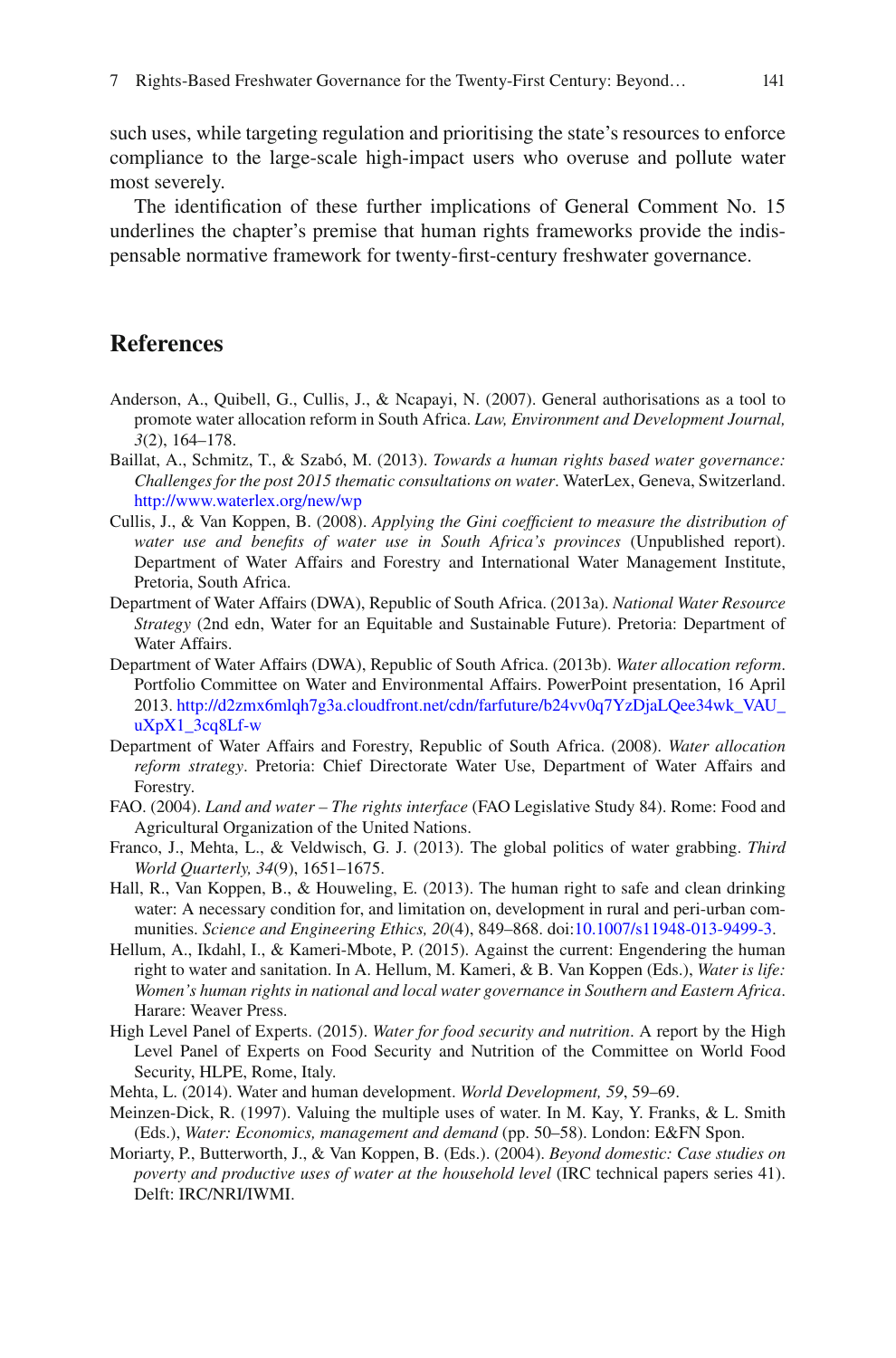- <span id="page-13-0"></span> Pérez de Mendiguren Castresana, J. C. (2004). Productive uses of water at the household level: Evidence from Bushbuckridge, South Africa. In P. Moriarty, J. Butterworth, & B. Van Koppen (Eds.), *Beyond domestic: Case studies on poverty and productive uses of water at the household level* (IRC technical papers series 41). Delft: IRC/NRI/IWMI.
- Renault, D., Wahaj, R., & Smits, S. (2013). *Multiple uses of water services in large irrigation systems. Auditing and planning modernization* (The MASSMUS approach, FAO Irrigation and Drainage Paper 67). Rome: Food and Agriculture Organization of the United Nations.
- Republic of South Africa (RSA). (1996). Constitution of the Republic of South Africa (Act No. 108). Statutes of the Republic of South Africa Constitutional Law, Office of the President, Cape Town, South Africa.
- Republic of South Africa (RSA). (1997). Water Services Act. Act No. 108 of 1997, Government Gazette No. 18522, Office of the President, Cape Town, South Africa.
- Republic of South Africa (RSA). (1998). National Water Act. Act No. 36, Government Gazette Vol. 398, 26 August 1998, Office of the President, Cape Town, South Africa.
- South African Human Rights Commission. (2014). *Report on the right to access sufficient water and decent sanitation in South Africa* . South African Human Rights Commission, Johannesburg.  [http://www.gov.za/documents/report-right-access-sufficient-water-and-decent-sanitation](http://www.gov.za/documents/report-right-access-sufficient-water-and-decent-sanitation-south-africa-2014)[south-africa-2014](http://www.gov.za/documents/report-right-access-sufficient-water-and-decent-sanitation-south-africa-2014)
- Thompson, H. C. M., Stimie, E., Richters, S., & Perret, S. (2001). *Policies, legislation and organizations related to water in South Africa, with special reference to the Olifants River basin* (Working paper 18 (South Africa working paper no. 7)). Colombo: International Water Management Institute.
- UNICEF., & World Health Organisation. (2015). *Progress on sanitation and drinking water 2015 update and MDG assessment* . New York: Joint Monitoring Programme UNICEF/WHO.  [http://www.wssinfo.org/fi leadmin/user\\_upload/resources/JMP-Update-report-2015\\_English.](http://www.wssinfo.org/fileadmin/user_upload/resources/JMP-Update-report-2015_English.pdf) [pdf](http://www.wssinfo.org/fileadmin/user_upload/resources/JMP-Update-report-2015_English.pdf)
- United Nations. (1966). International Covenant on Economic, Social and Cultural Rights (ICESCR) (1966) UN Doc A/6316.
- United Nations. (1979). Convention on the Elimination of All Forms of Discrimination against Women (CEDAW) (1979), UN Doc. A/34/46, United Nations, New York, USA.
- United Nations. (1990). Convention on the Rights of the Child. General Assembly Resolution 44/25 of 20 November 1989, United Nations, New York, USA.
- United Nations. (1993). Vienna Declaration and Programme of Action, UN Doc. A/Conf.157/23 (12 June 1993), United Nations, New York, USA.
- United Nations. (2010a). Resolution adopted by the General Assembly. 64/292. The human right to water and sanitation. A/RES/64/292, United Nations, New York, USA.
- United Nations. (2010b). Human rights and access to safe drinking water and sanitation, Human Rights Council 6 October 2010, A/HRC/RES/15/9, United Nations, New York, USA.
- United Nations Committee on Economic Social and Cultural Rights (CESCR). (2003). General Comment No. 15. The right to water and sanitation (Arts. 11 and 12 of the International Covenant on Economic, Social and Cultural Rights), E/C.12/2002/11, United Nations, New York, USA. [http://www2.ohchr.org/english/issues/water/docs/CESCR\\_GC\\_15.pdf](http://www2.ohchr.org/english/issues/water/docs/CESCR_GC_15.pdf)
- Van Koppen, B., & Schreiner, B. (2015). Gender-equality in statutory water law: The case of priority general authorisations in South Africa. In A. Hellum, M. Kameri, & B. Van Koppen (Eds.), *Water is life: Women's human rights in national and local water governance in Southern and Eastern Africa* . Harare: Weaver Press.
- Van Koppen, B., Smits, S., Penning De Vries, F., Mikhail, M., & Boelee, E. (2009). *Climbing the water ladder: Multiple-use water services for poverty reduction* (Technical report 52). Delft: IRC International Water and Sanitation Centre, International Water Management Institute and CPWF. [www.musgroup.net](http://www.musgroup.net/)
- Van Koppen, B., Smits, S., Rumbaitis del Rio, C., & Thomas, J. (2014a). *Upscaling multiple use water services: Accountability in the water sector* . London/The Hague: Practical Action/ IWMI/WLE – International Water and Sanitation Centre IRC – Rockefeller Foundation.